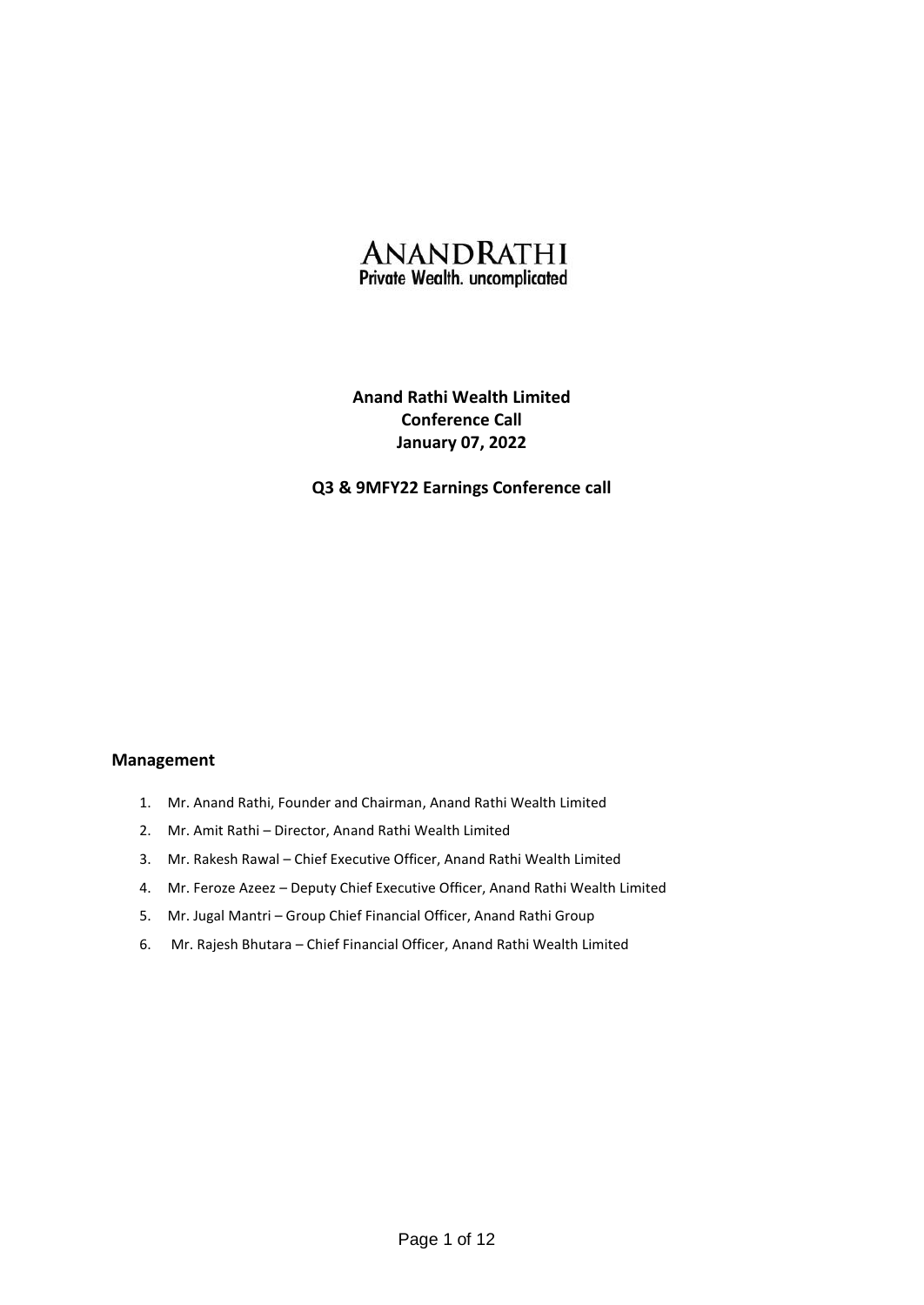# **Anand Rathi Wealth Limited Conference Call January 07, 2022**

**Moderator:** Good evening ladies and gentlemen. I am Rituja, moderator for this conference. Welcome to the conference call of Anand Rathi Wealth Limited, arranged by Concept Investor Relations to discuss its results for the third quarter and nine months ended December 31<sup>st</sup>, 2021.

> From the Management Team, we have with us today, Mr. Anand Rathi, Founder and Chairman; Anand Rathi Wealth Limited; Mr. Amit Rathi – Director, Anand Rathi Wealth Limited; Mr. Rakesh Rawal – Chief Executive Officer, Anand Rathi Wealth Limited, Mr. Feroze Azeez – Deputy Chief Executive Officer, Anand Rathi Wealth Limited; Mr. Jugal Mantri – Group Chief Financial Officer, Anand Rathi Group; and Mr. Rajesh Bhutara – Chief Financial Officer Anand Rathi Wealth Limited.

> This conference call may contain forward looking statements about the company, which are based on the belief, opinions and expectations of the company, as on date of this call. The statements are not the guarantee of future performance and involved risks and uncertainties that are difficult to predict. At this moment, all participants are in listen only mode. Later we will conduct a question-and-answer session. At that time, if you have a question, please press '\*'and '1'on a telephone keypad. Please note that this conference is being recorded.

> I would now like to hand the conference over to Mr. Anand Rathi, Founder and Chairman. Thank you and over to you, sir.

**Anand Rathi:** Thank you Rituja. Good evening, ladies and gentlemen and all esteemed analysts who have come to attend our first meeting, post listing of equity shares of our company. Friends, you might be aware that we started our Wealth business back in 2002 and we have built it up in last 20 years to a good level, and evolved very unique philosophy in managing wealth. I still recall my old days when I used to meet a lot of analysts in my Birla Group as President of Indian Rayon days and it's always been a pleasure to be amongst analysts. Though, we are not able to meet physically, which I would love to do, but still it's a great feeling to meet here. I've always learned a lot of things while talking to analyst and got a lot of insights while talking to you. So, friends, today, we are going to talk to you about performance for the third quarter and the nine months of the current financial year and for making the presentations on the business and our performance, I would request Amit Rathi to please do that and after that, the Q&A will follow. Thank you and it is a pleasure to welcome you once again. Over to your Amit.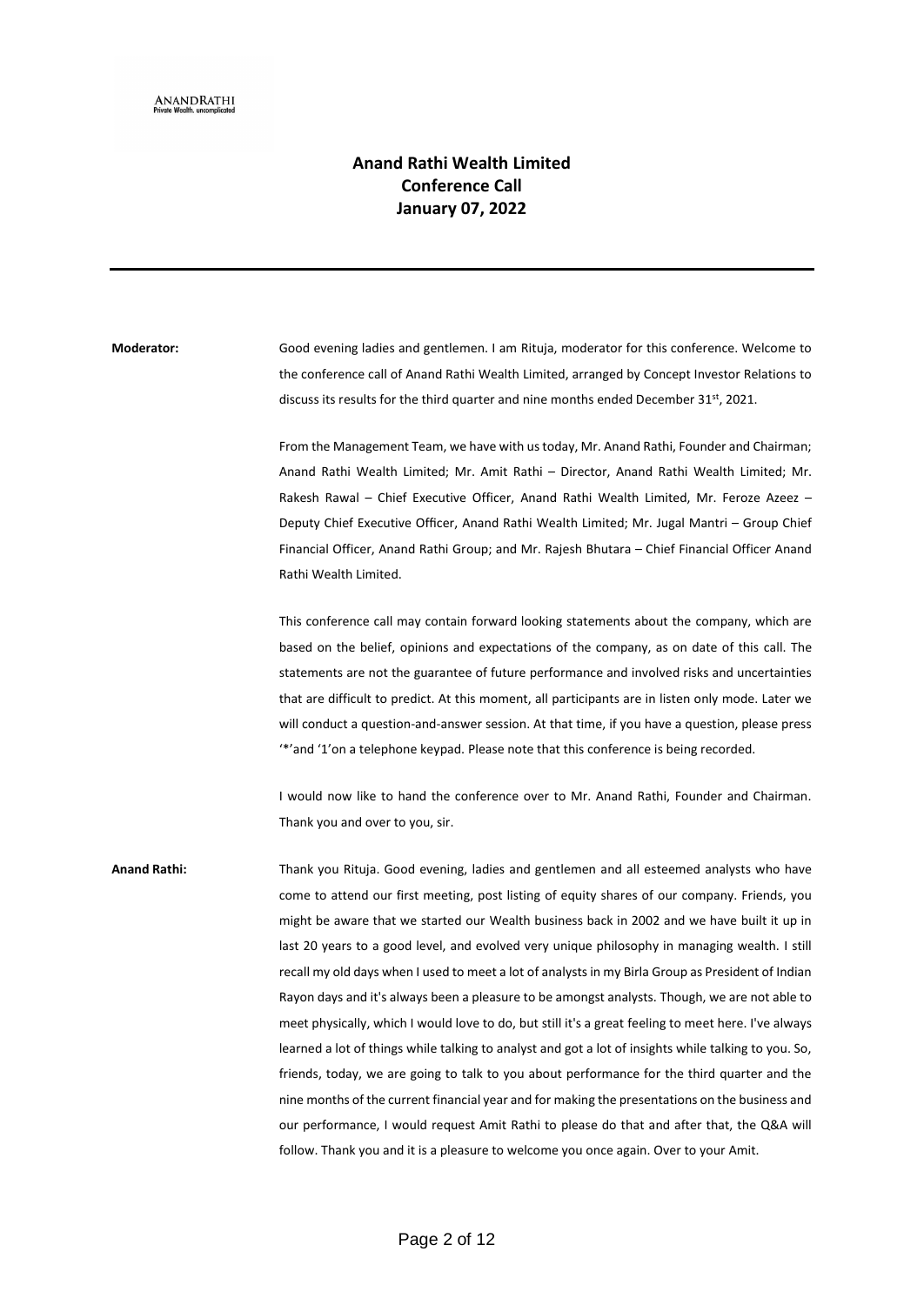**Amit Rathi:** Thank you. Hello, everyone and thank you for joining us on our first earnings release call. It's actually interesting to be on the other side of the table for a change presenting quarterly results, different feeling, but coming to the numbers, I think we've had a strong performance or performance across all metrics in the business. As you guys would have seen, our consolidated revenues for the third quarter was almost Rs.108.7 crores which was up 55% y-oy and for the nine-month period was Rs.310.9 crores which was also 54% y-o-y growth with a strong source of revenue growth, profits were also up to Rs.32 crores for the third quarter and then 144% y-o-y growth there and for nine month period we had a Rs.92.2 crores PAT which is of 168% y-o-y growth. Overall, I think ratios are all looking good ROE (annualised) for the ninemonth period was in excess of 40%. This is really backed by strong AUM growth. Our AUM was up 28% year on year Rs.32,171 crores, within which I think we saw very strong growth in equity mutual funds. We had almost a 63% y-o-y growth in equity MF AUM in our overall pie. Client additions were very strong. We added almost 800 families in the first nine months. We had a record 988 additions in the last financial year. I think we're on track hopefully to beat that number this year and on the flip side, I think also client attrition as a percentage of AUM is low, it's been just about 1% of AUM for the first nine months. On the RM side as well, we added about 20 RMs this year, most of whom were from our account managers and I think as a matter of policy, we believe this will be our single largest source of future RMs and this is our competitive strength. Our regret RM percentage also has been around, one - one and a half percent. So things have been steady on the client and RM side. Overall performance has been fairly strong. On the product side, we've been able to successfully diversify our sourcing of MLDs, from some unrelated issuers as well, in the last quarter. Our intent is to move that business to about 50% of the overall MLDs distribution that we do. We continue to evaluate some degree of diversification in the product basket, but something that meets our overall objective of liquidity and risk adjusted returns for customers. On our two Fintech subsidiaries, I think they are also very interestingly poised, as we can clearly see that technology is starting to play a big role in the wealth and sort of the whole intermediation business. The digital wealth subsidiary, is the direct offshoot of the private wealth business. Here we take the same proposition to the mass affluent customers using tech. Mass affluent customers being customers typically in the range of Rs.20 to 30 lakhs. The entire offering is end-to-end digital, using apps, videos and algorithms and this business has also witnessed robust growth. We've seen a 38% y-o-y growth in AUM there to Rs.800 odd crores across the three and half thousand clients. Average client size here being about Rs.20 lakh. Our other subsidiary OFA is India's largest SaaS platform where our tech and apps have become the entire sort of back office and front office for the IFA and their customers. Today, we have over 5,000 IFAs with about 1.69 million clients on the platform, AUM of mutual funds alone is about Rs. 85,000 crores bulk of which is equity mutual funds. So I think overall to sum up, our performance sort of reinforces our long term commitment to our strategy and to the client proposition that we have. We all know that the macro tailwinds in this business are huge, the kind of wealth creation that's happening within India - number of dollar millionaires sort of doubling every three - four years. So I think it's important within that there was strategy, we really focused on it and as said, how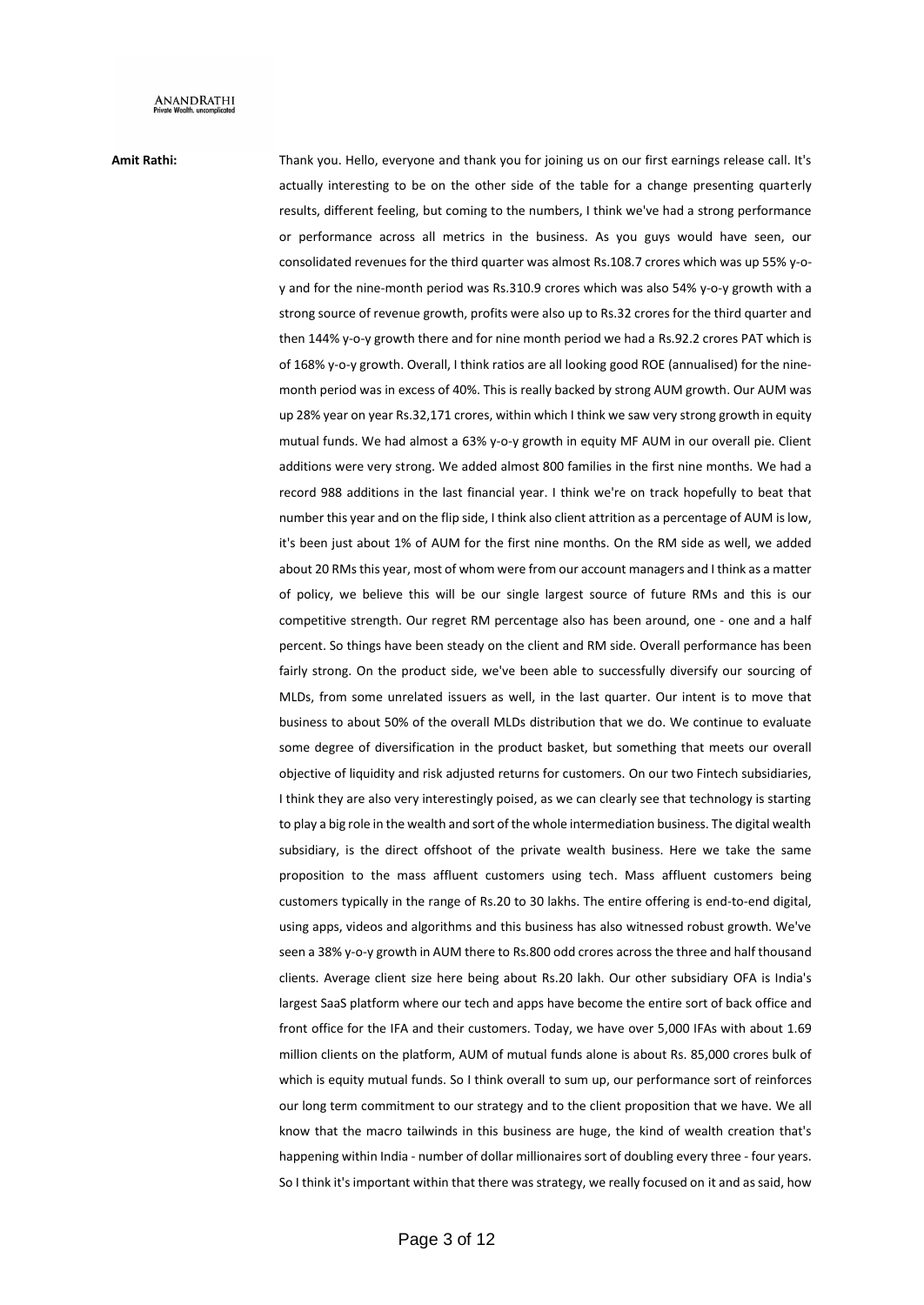do we build a business that is highly differentiated, and sustainable, and also have the ability to write this way for the next 10-20 years. I think we've met a lot of you guys, during the roadshows, but just to sort of reiterate, our private wealth vertical, uniquely target customers in the Rs.5 to 50 crore investable surplus segment. These are customers who we think value advice, and are willing to pay for advice. This is not a segment that is as competitive and a lot of people are going either after the UHNI client space, which is typically the Rs.50 to a few 100 crores, or the retail space. This is a space where we find the competitive intensity not being high and also the slow to build business, but a far stickier business. If one can build it successfully, you will also see that the ease that they enjoy in this business are significantly higher than what typically is portrayed by competition. The other, we are offering is completely templated almost like a consumer product, which allows for three things. One is for scalability, our ability to sort of scale this business through trained RMs, build sort of effective go to market strategies, and also consistent client outcomes. Secondly, whether a client comes to an RM in Chandigarh or in Bangalore, or in Calcutta, or in Mumbai, how can they have the same experience, irrespective of whom they're sort of meeting within Anand Rathi. And thirdly, of course, is we made major tech investments that not only hedge sort of the business prospects, but give a competitive edge and also an ability to build market leading positions in adjacent client segments. So I think, we consistently are focused on the simple things that we're doing and, we believe that the business generally, not just for us, but I think for everyone business has the ability to compound at 20-25% per annum for the next decade easily. If you've seen our deck, you'll see a slide there on the AUM Bridge, which shows the AUM growth. It breaks down the components, how we look at this business, when you look at 12 to 14% annualized sort of market growth in a AUM across more cycles, and 10 to 12%, new additions of assets from existing and new customers, which means that this business can potentially double in three to four years, , but the key, of course, execution, and being long term greedy and not taking shortcuts, which is what we're really focused on as a business and that's what we're doing for the last 8-10 years collectively as a team and I think for this performance I would like to thank all my team members, all the RMs and clients and a lot of people have been very supportive, including through the IPO process and with that, I think for myself, I'm done. I'm happy to take questions as a team.

**Moderator:** We will now begin the question and answer session. Anyone who wishes to ask a question may press \* and 1 on their touchstone telephone. If you wish to remove yourself from the question queue, you may press \* and 2. Participants are requested to use handsets while asking a question. Ladies and gentlemen, we will wait for a moment while the question queue assembles. The first question is from the line of Abhay Mehta from ANECO Industries Private Limited, please go ahead.

**Abhay Mehta:** I would like to know how you see the thing from April 2022 of the next year. As the company's performance, how do you see the first quarter of the next financial year that is April, May and June 2022.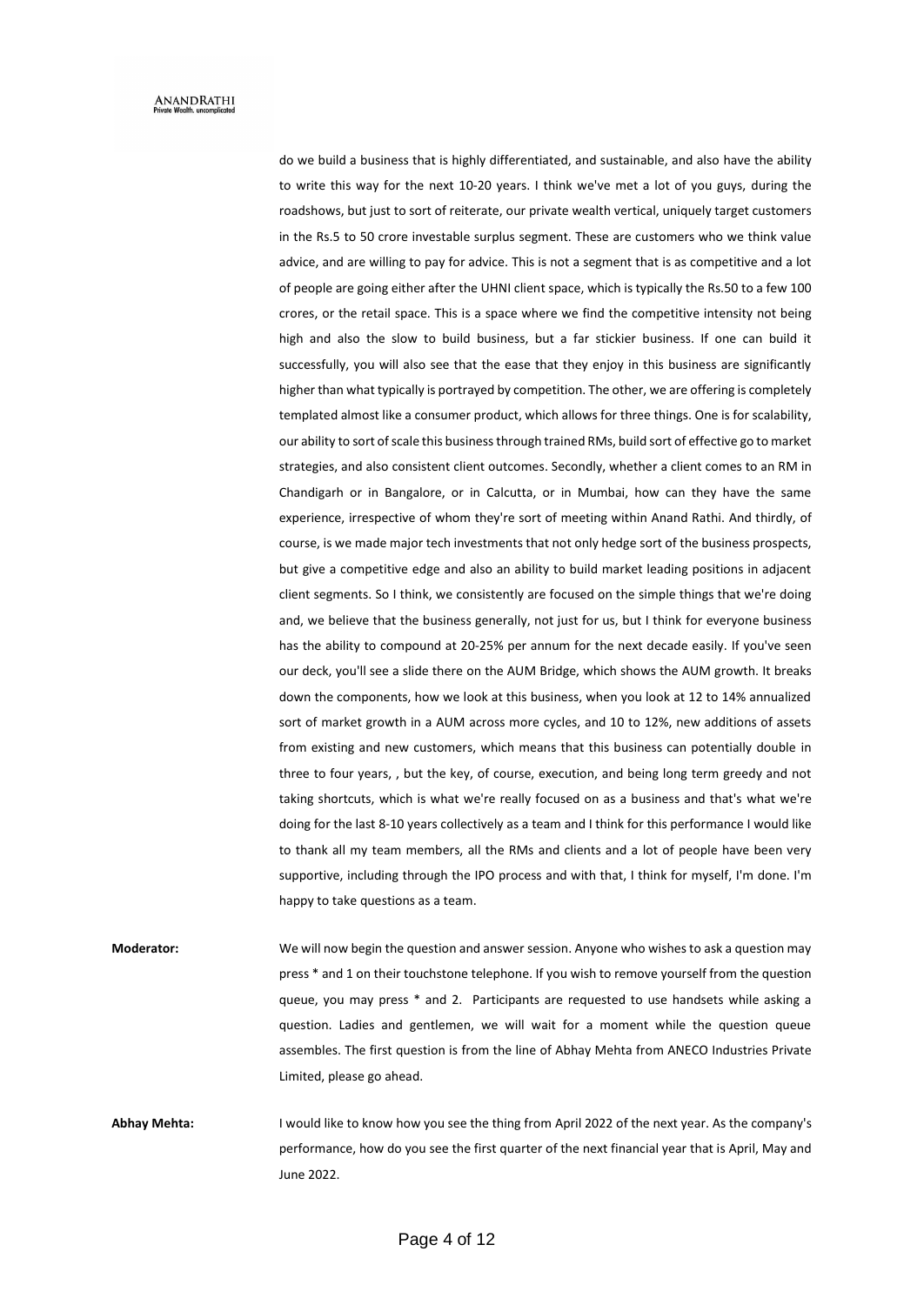**Amit Rathi:** We've given guidance for the current full year and for the next year, it is difficult to predict what the first quarter of next year will be, but I think if you look at our overall guidance, we are looking at 20% sort of top line growth, a little over 20% top line growth next year and about 25% PAT growth for the next financial year.

**Moderator:** The next question is from the line of Devesh Agarwal from IIFL Securities, please go ahead.

- **Devesh Agarwal:** Hello, good afternoon sir. Many congratulations on a strong set of numbers. I just wanted to better understand the revenues. So if you could give us an idea of breakup in terms of how did the revenue shape up between mutual funds and MLDs and the sales that we achieved in the quarter and nine months on the MLD side?
- **Amit Rathi:** I think overall our mix has been gradually moving towards mutual fund trail. The logic, two product, which we do and as we continue to add more products going forward, but at this point of time the two products that we do, in last quarter MLDs number was around 57% of revenues. The balance was others. And, I think this number has come down from 65 - 67% of revenues. Our target is to increase our book of mutual funds consistently and I think markets have been supportive. One of the metrics that we're actually tracking is, our trail income and I think we've shared that in a deck as well where our objective is to get to a point where 100% of our fixed cost base is covered by mutual fund trail itself. So, last quarter, I think that number stood at 86% and the objective is to sort of get that to 100%. Overall, I don't think we share sales data at a product level, but AUM is there in the deck.
- **Devesh Agarwal:** Understood sir, and in terms of cost to income ratio, we have seen a significant improvement this year. So are these numbers sustainable, or there are some one-off benefits that has led to this improvement.
- **Amit Rathi:** So there are no one off benefits. In some ways last year was a little more one off. I think this business, if you look at outside or the law of fixed costs, the operating leverage kicks in, right. Also market doesn't go up in a straight line fashion. So we look at market performance over cycles. You might have two or three years of the market has flat or negative returns, but, in the fourth year, suddenly you'll see a 60-70% jump by which means your trail incomes and all your income sort of tend to go up. So I think a lot of the cost structures have remained constant as theirs is no one-off. It's simply the operating leverage that has kicked in at this scale of business and we think this will sustain going forward.
- **Moderator:** Thank you. The next question is from the line of Prayesh Jain, from Motilal Oswal, please go ahead.
- **Prayesh Jain:** Particularly different thoughts on yield going ahead as to how do you see overall yield for the company? You mentioned that, MLD will be lower going ahead and also the second question will be on, you mentioned about new products that you would like to incorporate into your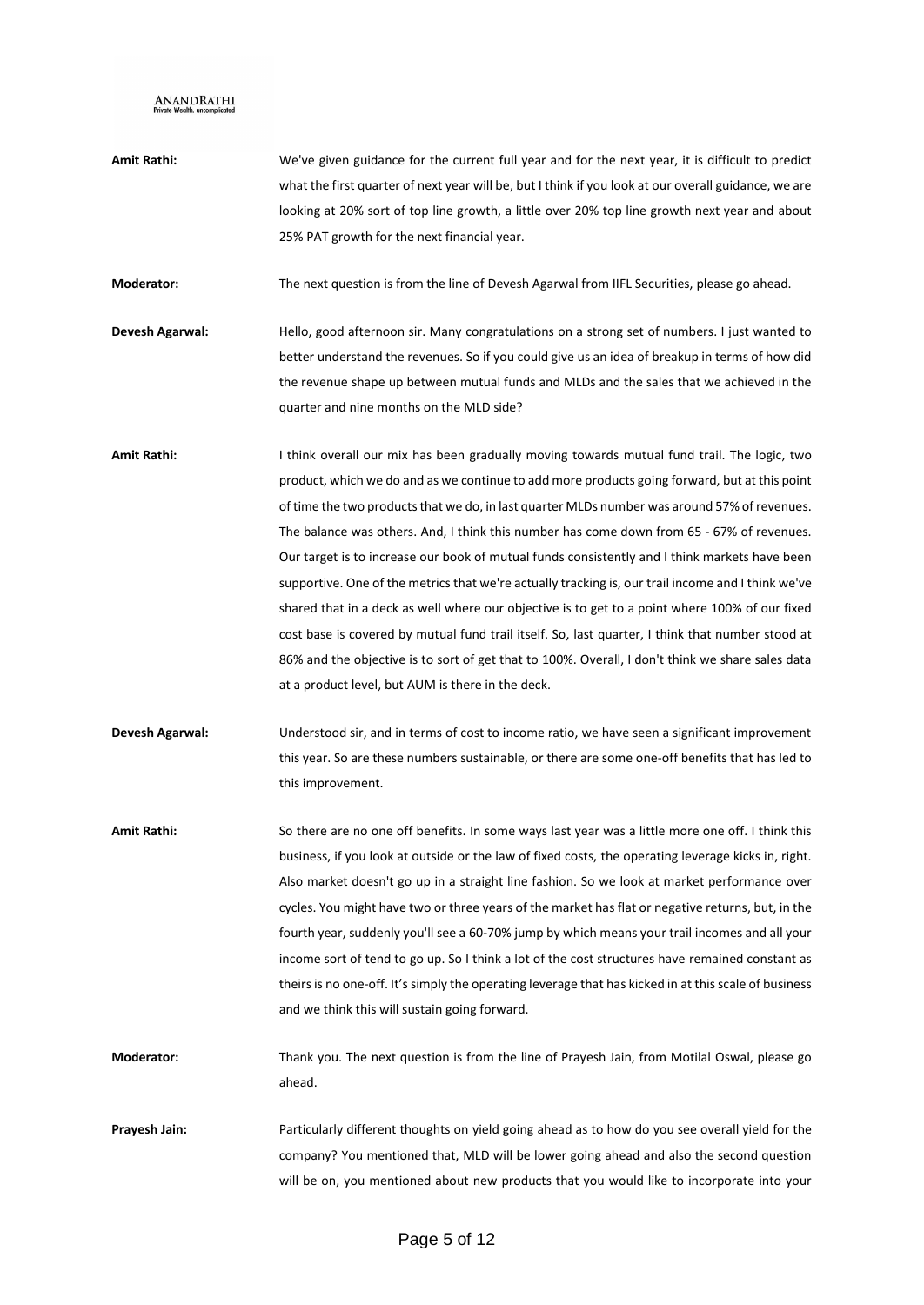revenue models going ahead. So what are these new products and how do you see yield in them?

**Feroze Azeez:** So when it comes to the MLDs, it's not that we expect a reduction in MLD revenue. It is, the growth of mutual fund revenue should be greater than the MLD business revenue. Like for an example, last nine months, our trail from mutual funds, year on year, have gone up, about 79.2% at a faster pace than the MLD or other securities business. That's point one, point two, we think that the yields which are there 1.2 - 1.3 odd percent are very much sustainable across product classes. The third point is what other products, we are evaluating. On a serious note, we are evaluating PMS as a new offering, and we are like Amit said that we are very particular about the risk reward, and also the efficiency that's one of the products which is being evaluated and so are the AIFs being evaluated for an inclusion at a point in time when they pass the filters of product approval.

**Prayesh Jain:** Alright, that's helpful. In terms of you talking about mutual fund, seeing a faster growth, my understanding would be a mutual fund yield should be lower than the MLD yield. So that does not mean that your overall yield is going to be reduced, and secondly, as a PMS, as an AIFs will have a higher income, would that be an offsetting impact to your overall yield?

**Amit Rathi:** So I think, if I can take that, Feroze and Rakesh you can add to that. I think, overall, this business, segment that we operate in, I think that 1.2 to 1.3 to 1.4 percent that's the yields, that we think, steady state, we should be able to manage. Now, product basket will keep evolving based on market conditions, but I think within that, we should be comfortable. I don't see significant shift for the yields, get dramatically impacted either way, because even if you look at mutual funds today, our yields, are reasonably high, we're still at 90 bps and higher and there's some degree of inefficiency because a lot of customers who come to us with change of broker code, where we don't earn commission, so a lot of assets, sitting with zero sort of yields. As we sort of optimize that, and get customers into more of a recommended schemes, that efficiency which we can optimize. So I don't think, overall directionally, the product basket changing over a period of time will be impacting yields materially.

**Prayesh Jain:** Another point, in mutual fund part incrementally we are seeing HNI wanting to take the direct route for investments in mutual funds. Do you see that happening and how do you compete in different environments?

**Amit Rathi:** So let me bring it in two parts and I think Feroze can take the latter part. The first part is really, what we're selling to customers is an overall solution, the products within that are not important from a customer's perspective, , whether it is mutual funds or PMS tomorrow or MLDs or whatever. End of the day, the focus on the customer and our solution is can we get customers to let's say 12%-13% long term compounded return. Now, within that if customers are confident that you can actually do that. If you look at our customer additions over the last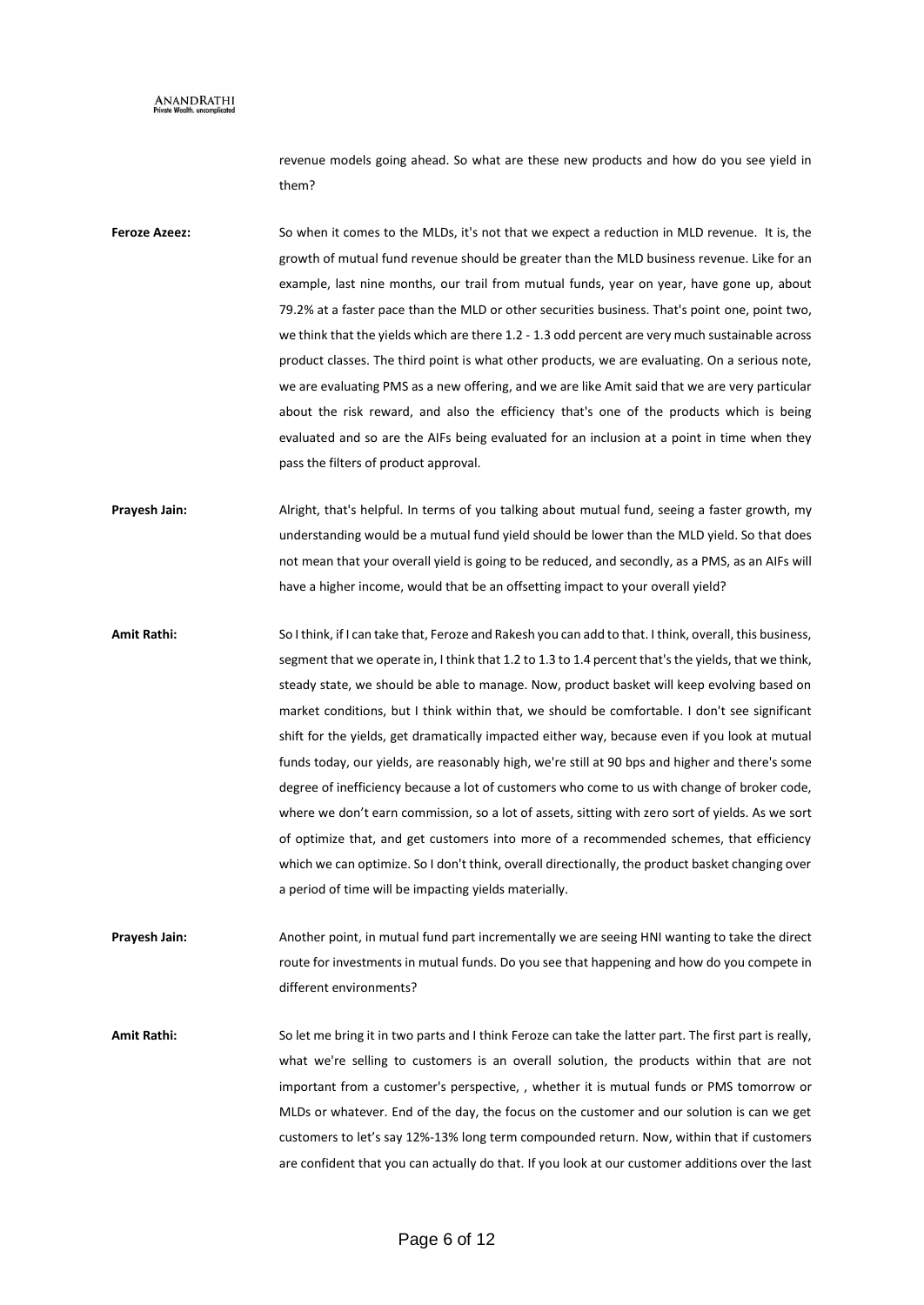two - three years, we've had record additions from our own, historical perspective, about record additions and customers are willing to pay us. I think the challenge is more probably at the ultra HNI space where the customer is buying a product rather than advice. A lot of advice is very incidental to the product that they're buying, or in the retail space where there was actually no advice or anything available at all and then there are a lot of digital offerings are sort of impacting that. The space that at least we are in, we are not seeing that as a challenge and a lot of our customers, I mean, these are customers of very fairly financial literate, a lot of them are CXO , CFO, CEOs of large companies, successful entrepreneurs in major cities. So we're not seeing that as a challenge.

- **Feroze Azeez:** Point one**,** since the direct route has been available since 2013 and we have built this business reasonably over the last few years in the mutual fund on the regular route, like Amit said, as long as the portfolio objectives are being met, the client is very satisfied. Point two is that, especially after October 2020, when other competitors had to surrender their advisory licenses largely, it has actually reduced competitive intensity on the direct mode.
- **Prayesh Jain:** And just last question, in the Anand Rathi OFA platform, we talked about Rs.85,000 crores of platform assets. How do you make the revenues on this and that's the size of the business?
- **Amit Rathi:** So right now, what we do is only charge a software subscription fee for the platform. So what we're doing is essentially, building a network, digital network of IFAs, and then customers in IFAs, there are several other monetization opportunities that one can think of, but that's from our strategy perspective. We are holding on to that for a year or two before we scale even further, but there could be several monetization opportunities sitting there.

**Prayesh Jain:** So what was the size of this business in, say, nine months, in terms of revenues and SaaS.

**Amit Rathi:** So each IFA, we would charge an average of let's say, 1000 rupees a month, to give you a sense. So it is a pure software SaaS business. So in other ways, today try to build out a broker, sub broker model, like a Prudent or an NJ, 30 years back, it make sense, and we approach this business very differently and we said today, the biggest challenge IFAs are facing, and these are the IFAs that have chosen to remain independent, who are not part of an aggregation network. The biggest challenge they're facing is tech, the competition that are facing is from tech startups, going after the customer with sort of these digital offerings, and which is what we sort of aim for. Now, the network can be built on up sell advisory solutions, brokerage, subbrokerage solutions, loan products, a lot of other stuff that one can do here with this. But at this point in time this business is marginal revenue contributor, but the objective is, this revenue is not the core part of the strategy. Right now, it is really sort kind of building scale within this business.

**Moderator:** The next question is from the line of Umang Shah from Kotak Mutual Fund, please go ahead.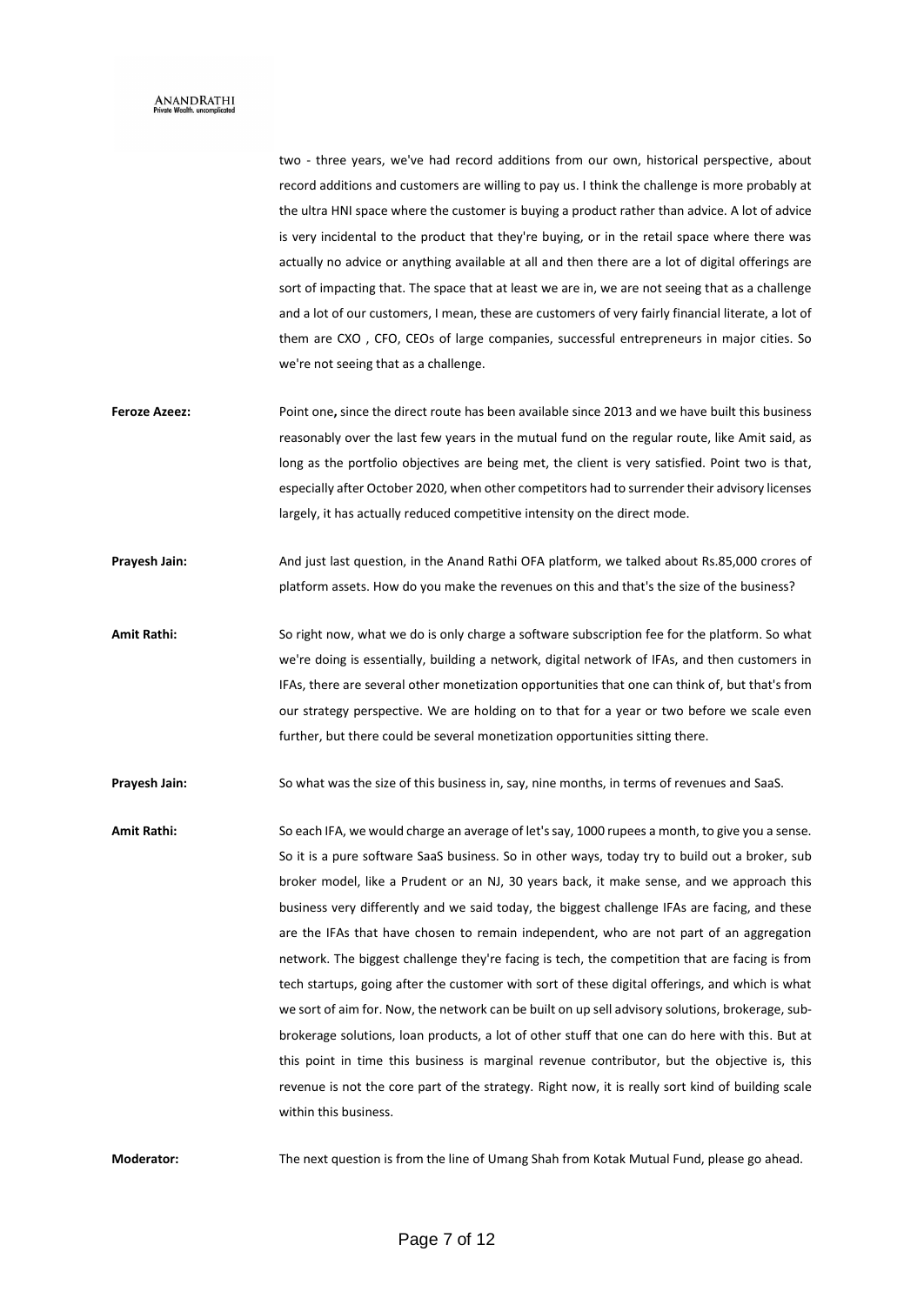- **Umang Shah:** Thanks for the opportunity and congratulations on a good quarter. I have two questions. One is already answered, I just have one. If I look at the AUM split in the presentation deck, it mentions about equity and debt MF and then there is other securities and others so what would be others? I'm assuming other securities is MLDs, then what would be others?
- **Amit Rathi:** Others would be stuff lying in the demat account, which is from our perspective waiting to be transitioned itto our, managed portfolios. So, it could be, when customers come in Umang, they come in with stocks, bonds; that they might hold elsewhere, or whatever securities that they hold. So, when they come in, they will do a transfer of assets in and there will be a small percentage of the assets which are sitting there, which are not a part of our traditional advisory process.
- **Umang Shah:** And so these are, like the custodial assets of the clients and the second question was related to PMS. Just wanted to understand from a medium to long term perspective, do we see manufacturing as an opportunity or our focus will only remain on distribution?
- **Amit Rathi:** So on manufacturing, I think whether we can do to traditional manufacturing is something that we don't believe at this point is the right way for us to go. There are enough manufacturers available in the outside community and as a business that requires a different level of scale wherever we can provide an edge is something that we could look at as a manufacturers. Because any manufacturer product also your yield would be two to two and a half percent, including manufacturing income, so anything which is differentiated, something that we continue to evaluate and work on, on an ongoing basis, but we will not do the traditional long only stuff.
- **Moderator:** The next question is from the line of Franklin Moraes, Equentis Wealth Advisory. Please go ahead.
- **Franklin Moraes:** So if I look at the revenue trends in FY18 to FY20, we saw a good increase in revenues, but FY21, there was a dip in revenues and that's coinciding with also the reduction in RMs. So, is that specifically got to do with COVID or has that been largely because of RM reduction?
- **Rakesh Rawal:** I think the number of RMs coming down was all triggered by COVID. Then we sort of looked at our people and every company, I suppose our company as well looked at inefficiencies and therefore, took action accordingly both in terms of manpower costs as well as other costs. So, some of the reduction is on account of that, and the revenues down is on account of the trail incomes being down on account of the huge market fall that happened. Does that answer.
- **Franklin Moraes:** Yeah sir that's very helpful. Sir, secondly, if I look at the RMs we have increased 20 RMs for the last nine months, and there has also been a conversion from AMs to RMs. So, wanted to understand what is the criteria for for a conversion of an AM to RM and what could be the average tenure of these AMs which have been converted?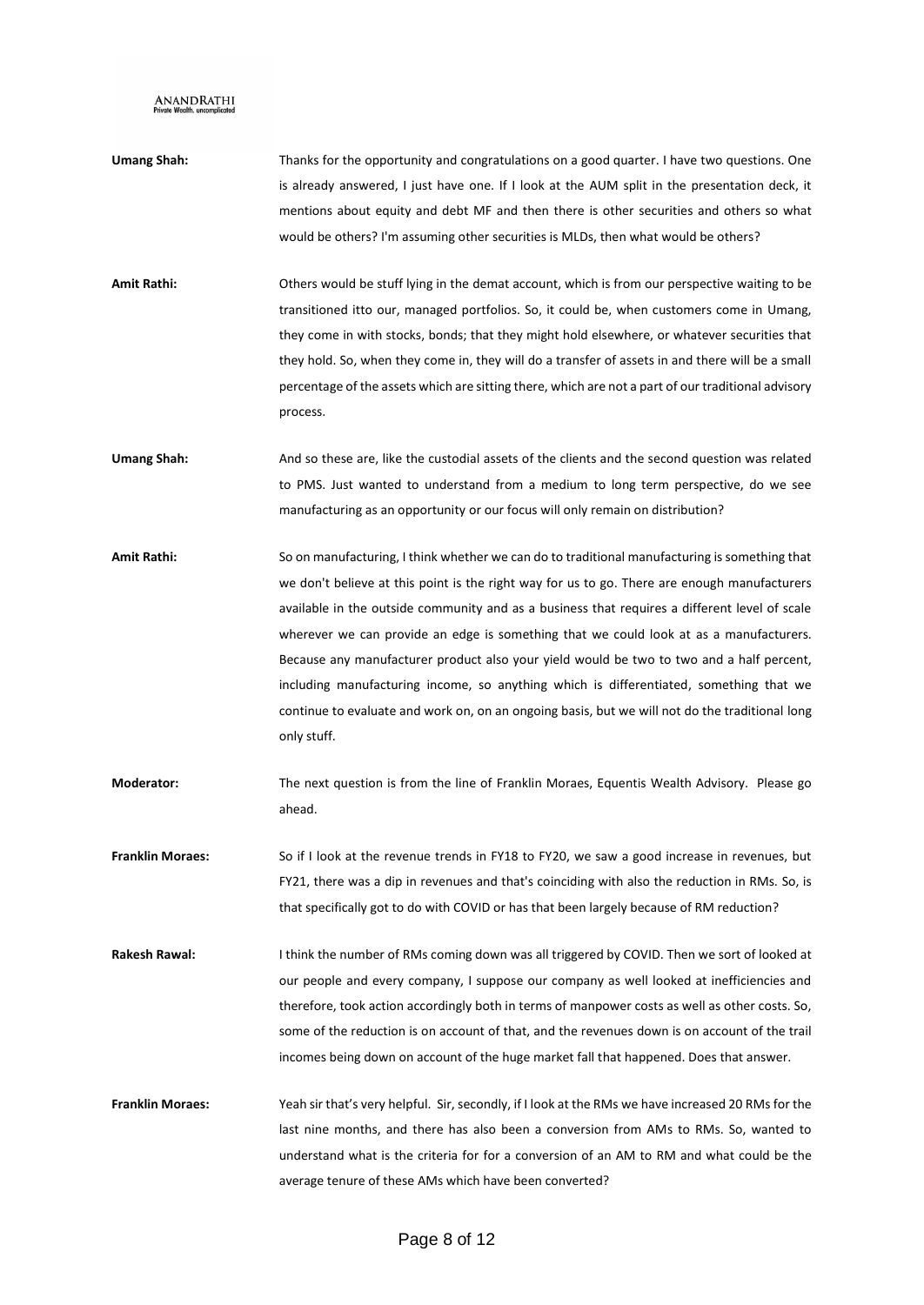**Rakesh Rawal:** Well, the AMs normally spend about three to four years with us and then we promote them depending on their aptitude and then they are mentored by the corresponding RMs to take them, see them through becoming profitable RMs.

**Franklin Moraes:** Yeah, but is there some, like base business or anything of that sort they need to generate.

- **Rakesh Rawal:** Normally, what happens is that the RMs who were mentoring them transfers Rs.10 to 12 crores or Rs.15 crores of assets and clients to them as a starting capital so, to say. Then they cold call and get new clients and our sense is that within about one and a half years or so, they should get to about Rs.40 crores.
- **Amit Rathi:** So, if I just add that, I think, our strategy there is both of our AM pool today we are hiring very aggressively, mix of management graduates from top business schools, including IIMs, chartered accountants who come in. And these are basically while they're doing their role as account manager, there in some ways learning business. Anand Rathi way of doing business, learning how successful RMs upgrade their books, and how they sort of done that, and towards that journey, as the aptitude is fluent. These are inherently very sharp guys, they start off with a small base, but are able to quickly grow and become viable independently. Second, from our perspective, it's a lower cost and a more sustainable way of creating RMs. Because the challenge in the business is, how do you get enough trained RMs to understand your way of doing business or infiltrated into the culture and stick with a long period of time. So even today, amongst our top 10 RMs, 60-70%, I mean, our most RMs are actually involved in our current to sort of start the journey within Anand Rathi.
- **Franklin Moraes:** And last question from my end is, we are getting into newer segments like AIF, PMS and so on, which are kind of, slightly more volatile in terms of revenue recognition. So, while we are quite hopeful and positive about like a 10 years CAGR of being around 20 to 25%. Is there a way to kind of iron out the volatility in revenues?

**Amit Rathi:** Some of these we will not do products like trade. So we are not looking at, for example, would we do a technology Pre-IPO fund, I don't see ourselves doing something like that. Would we do startup fund or a distressed fund, I don't think we see us doing, what is more a flavor of the season, kind of AIF, alternative opportunity for something; one of the filters that we have used so far is the underlying investment to be liquid. So there is client's ability to get in and out has to be unrestricted. The second element has been that, look, there needs to be enough risk adjusted performance data backing this up, right. Can we look at last 10 years, 20 years, 30 years of data, I think this is how this will perform and can it become a long term future within the allocation rather than a tactical two year three year thing and even then we will look at some of these things, they will come in focus from a really long term perspective, rather than opportunistic sort of distribution opportunities. They will be more something that fits in to the portfolio from a long term perspective, over a 5-10 year perspective. That's the only kind of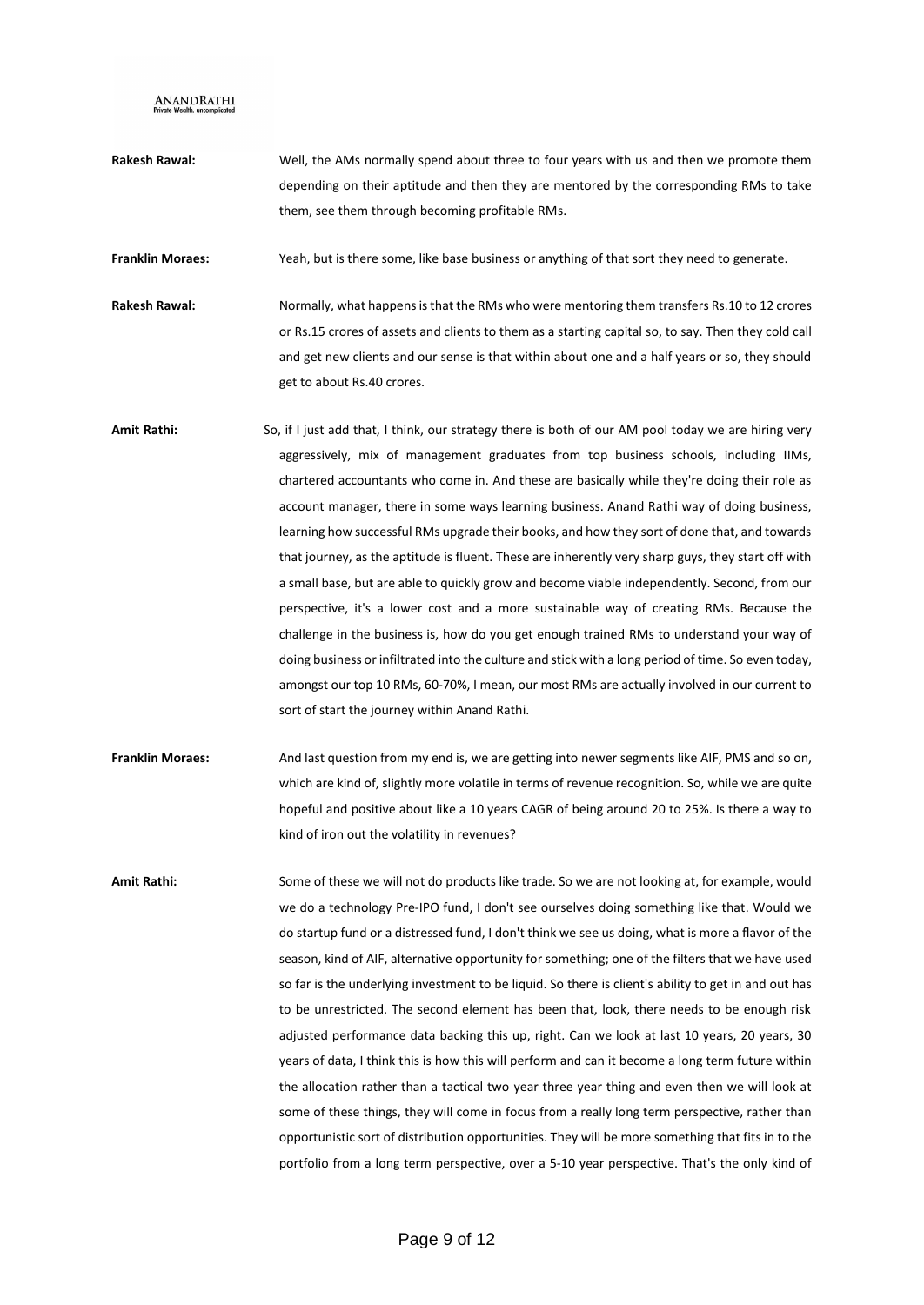product that will kind of come in, if at all. So I don't think that will create any volatility around revenues. I think our ability to have visibility over cycles, that's something that we're seeing remains an integral part of the business.

**Moderator:** The next question is from the line of Parth an individual, investor, please go ahead.

Parth: The native growth from existing clients, seems a bit on the softer side at Rs.18 lakh average per client in the first nine months of FY22 given the fact that our clients attrition is not much so while the growth seems a bit on a weaker side, from the existing clients.

Amit Rathi: I think as a percentage of AUM, if you look at about 4-5% odd so in a year, if we get, between 5 to 10%, of fresh assets from existing clients, that's been historically a good number, because what happens is, lot of our clients also have requirements as well. So attrition is of customers who moved out of the system. But you also have customers who have life events, somebody has got a wedding in the family, somebody has got something where people also like, net number, usually the 5 to 10% is number is fairly healthy number from existing clients.

**Parth:** And what would be the fresh MLD distribution in the nine months of FY22?

**Amit Rathi:** So that number we don't share. The cost estimate on overall number, that's out there.

**Parth:** You had invested around Rs.100 crores in one of the group companies back in FY20 as per DRHP. So, what was the intention behind investing in this company and are we planning to make it a subsidiary?

**Amit Rathi:** No, that was our investment in the group NBFC. And at that point of time, the investment was made, the wealth entity was a privately held entity and had a fair amount of cash and the NBFC was something we were looking to capitalize. But this is only to invest from here rather than dividend up and pay 40% tax and invest the net amount. So there's no further investment that's going to happen and whenever there's a liquidity event, in the NBFC, we will look at opportunities to even reduce the exposure here. But there's no fresh investment on this entity.

**Anand Rathi:** Just to add Amit, this entity where it has invested did a rights issue just recently, but the wealth business has not participated in the rights issue and kept the investment at the same level and has not increased.

**Moderator:** The next question is from the line of Ashutosh Pandey from JM Financial. Please go ahead.

**Ashutosh Pandey:** I just wanted to understand, what's the ratio of our trail and transactional AUM?

**Amit Rathi:** So our mutual fund income is pretty much trail, that number is about 40 to 41% for the last quarter which is the mutual fund trail. Our transactional income is slightly different when you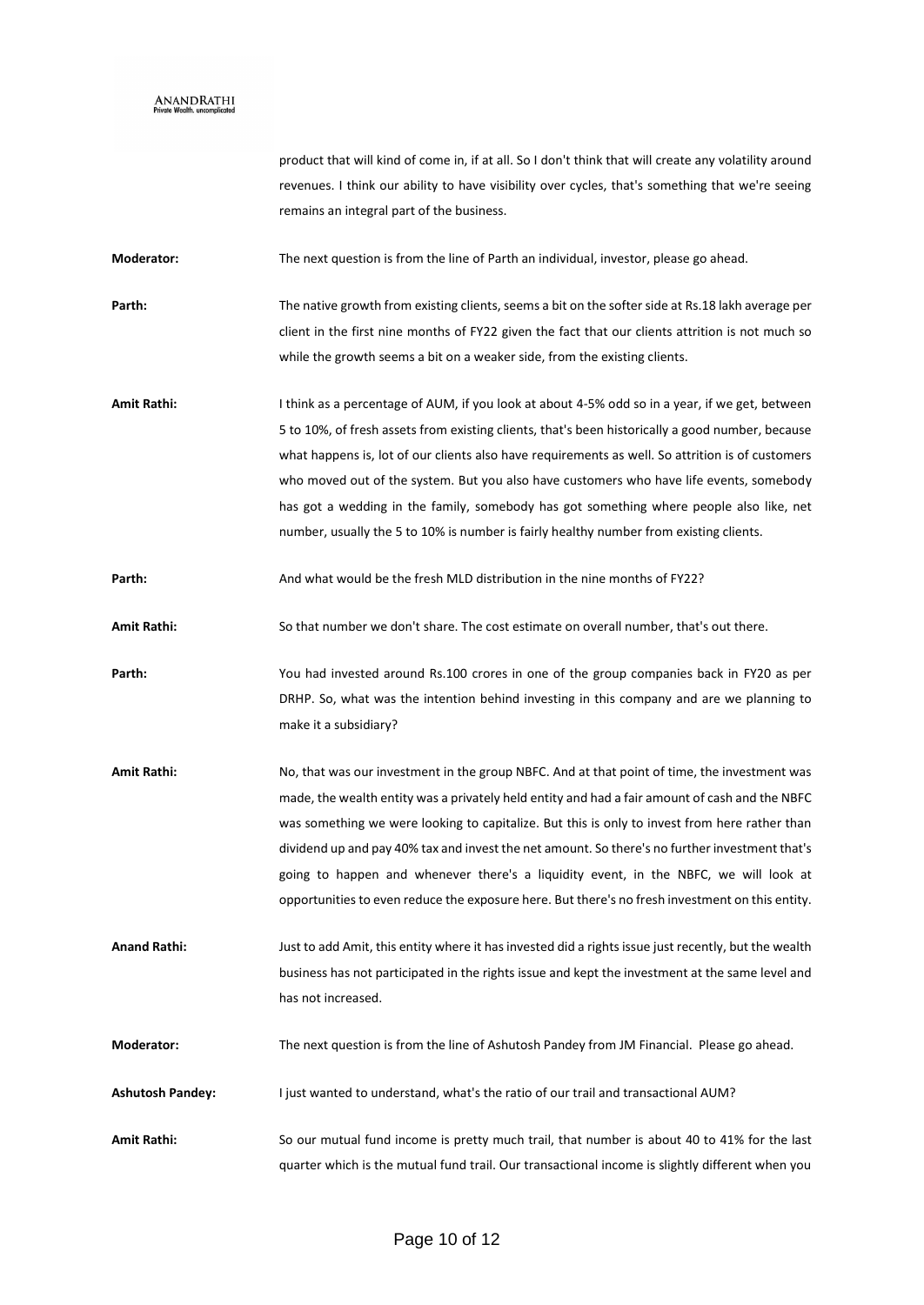# $\mathop{\rm ANAND}\limits_{\rm Private\; Wealth.\;uncomplicated}$

|                      | compare it to what is traditionally classified as transactional income, because the transactional    |
|----------------------|------------------------------------------------------------------------------------------------------|
|                      | income for us also come from products like MLDs, which are recurring in nature. So it's not a        |
|                      | new transaction that we need to sort. The client has a product A which matures, three years          |
|                      | later, and the client is going to get into a fresh product of a similar nature at that point when it |
|                      | matures. So it's not like you have to find a new product or you have to do equity trading, or        |
|                      | you do something which is opposite to it and generate the contractual income even the rest of        |
|                      | the income is actually in some ways has fairly good visibility in on maturity, when it matures,      |
|                      | the customer actually rolls over to have a fresh product.                                            |
| Moderator:           | The next question is from the line of Rohan Mandora from Equirus, please go ahead.                   |
| Rohan Mandora:       | So is it possible to share AUM bridge for the mutual fund assets? We are having the AUM bright       |
|                      | that you have shown on slide number 11.                                                              |
| Amit Rathi:          | No, We are not showing product level sales. It's just an overall AUM level that we are showing.      |
| Rohan Mandora:       | Because if you were to look at the data, there's been a movement in the mutual fund mix              |
|                      | between say the equity and debt, the shift is getting more towards the equity oriented mutual        |
|                      | funds. So, if you will just talk about how is that trend moving and are we going to have more        |
|                      | share of equity mutual fund incrementally.                                                           |
| <b>Feroze Azeez:</b> | Yes. So, out of the Rs.18,899 crores of equity mutual funds, the proportion of equity net sales      |
|                      | would be greater given the lower debt yield. Yes, you are right in assuming that there will be       |
|                      | a larger net mobilization on equity mutual funds.                                                    |
| <b>Anand Rathi:</b>  | And you can see from the statement that the share of equity mutual fund percentage has               |
|                      | moved from 36% to 44%.                                                                               |
| Moderator:           | The next question is from the line of Prayesh Jain, from Motilal Oswal, please go ahead.             |
| Prayesh Jain:        | Yeah sir, just a follow up on this question in regards could you really explain the revenue model    |
|                      | for MLD.                                                                                             |
| <b>Feroze Azeez:</b> | The MLDs which are sold from the issuer, now an external issuer as well are bought and then          |
|                      | sold at with the income. So it will be categorized as trading securities that's why it's mentioned   |
|                      | as other securities. So you buy a security and then with a 1.2-1.3% p.a mark up, the securities      |
|                      | are sold to our clients.                                                                             |
| Prayesh Jain:        | And then when it gets matured what happens at that point of time?                                    |
| <b>Feroze Azeez:</b> | The issuer buys them back.                                                                           |